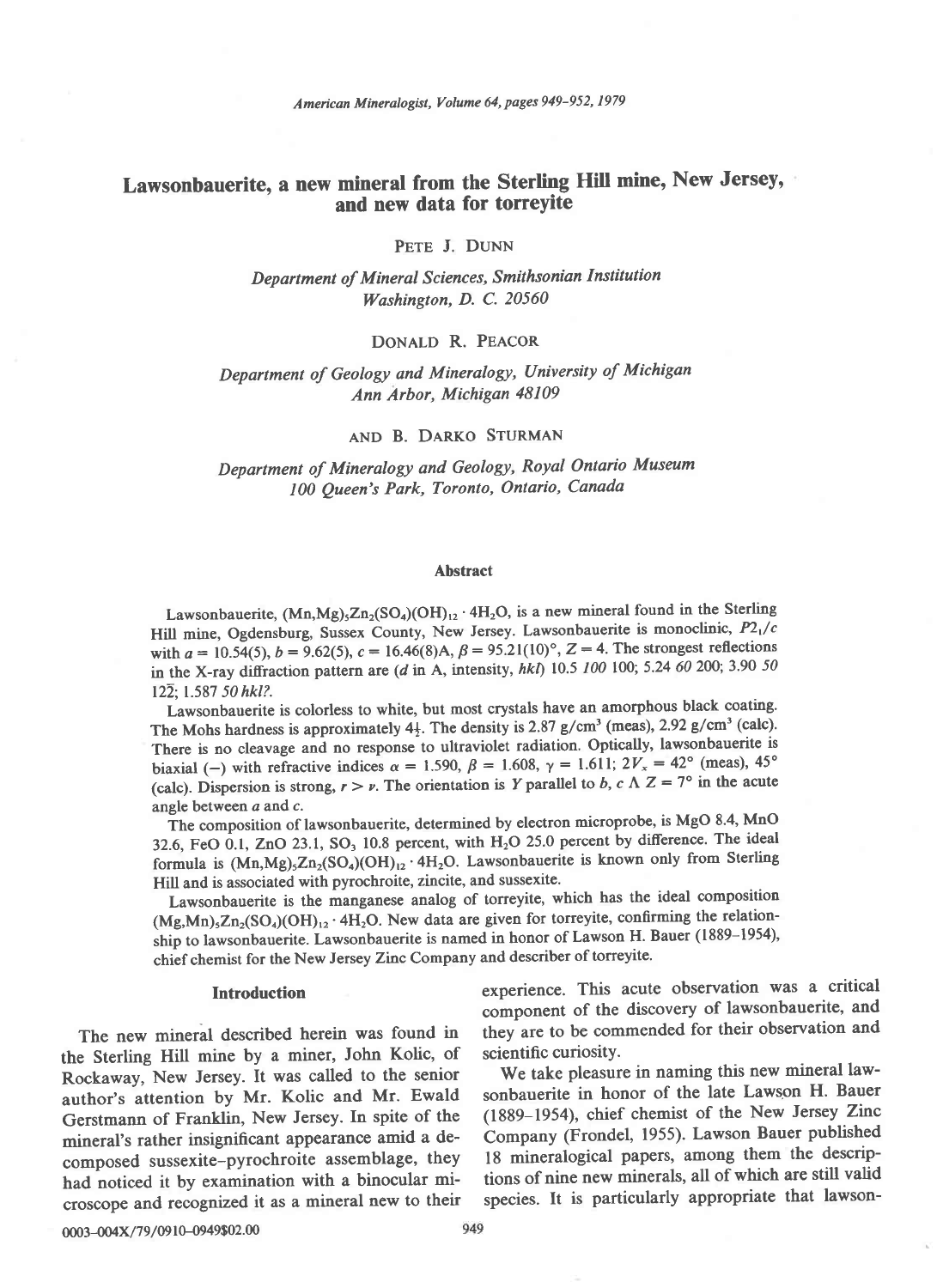bauerite is the manganese analog of torreyite, a species first noted by Lawson Bauer and then called delta-mooreite (Bauer and Berman, 1929). His analyses have provided a wealth of information about the chemistry of the minerals from Franklin and Sterling Hill, and his thoughtfulness in writing his analyses directly upon the unused portion of the analyzed specimen has ensured the correlation of his analytical data with specific specimens.

Holotype material is preserved in the Smithsonian collection under NMNH catalog #143003. The mineral and the name have been approved by the IMA Commission on New Minerals and Mineral Names.

# Physical and optical properties

Lawsonbauerite is colorless to white. The luster of both fresh fracture surfaces and crystal faces is dull to slightly vitreous. There is no cleavage; lawsonbauerite breaks with an even fracture and is moderately brittle. The Mohs hardness is approximately  $4\frac{1}{2}$ . The density, determined using heavy-liquid techniques, is  $2.87(4)$  g/cm<sup>3</sup>, in reasonable agreement with the calculated value of  $2.92$  g/cm<sup>3</sup>. Lawsonbauerite is neither fluorescent nor phosphorescent in ultraviolet radiation.

Optically, lawsonbauerite is biaxial (-) with  $2V_x =$ 42(1)° (meas),  $2V_x = 45^\circ$  (calc). The refractive indices are  $\alpha = 1.590(2)$ ,  $\beta = 1.608(2)$ , and  $\gamma =$ 1.611(2). Dispersion is strong,  $r > v$ . The orientation is Y parallel to b, c  $\Lambda$  Z = 7° in the acute angle between  $a$  and  $c$ . Calculations using the Gladstone-Dale relationship and the constants of Mandarino (1976) yield  $K_c = 0.222$  for the chemical analysis and  $K<sub>P</sub> = 0.210$  for the physical properties, indicating good compatibility (Mandarino, 1979).

#### Morphology

Crystals of lawsonbauerite on the type specimen are very small (less than 0.5 mm) and are prismatic and bladed in habit. The crystals are elongated on the  $b$  axis and flattened parallel to  $\{001\}$ . The forms present are  $\{001\}$  and  $\{100\}$ , in order of decreasing dominance. We observed no twinning, etch figures, or epitaxy with other species. Lawsonbauerite does have a strong tendency to exhibit parallel growth. Lawsonbauerite crystals from another specimen were more complex, but too small for goniometric mea\_ surement. They were examined using a scanning electron microscope, and a representative photomicrograph of lawsonbauerite is shown as Figure L In this photomicrograph, the crystals are markedly prismatic and are clearly arranged in parallel growth.

# X-ray crystallography

Single crystals of lawsonbauerite were examined using precession and Weissenberg methods, which showed that it is monoclinic with lattice parameters  $a = 10.54(5), b = 9.62(5), c = 16.46(8)$ A,  $\beta = 95.21(10)$ °, Z = 4. Extinctions are consistent with the space group  $P2_1/c$ .

X-ray powder diffraction photographs were obtained on a multi-crystal sample mounted in a Gandolfi camera. The data are presented in Table l, together with new powder diffraction data for torreyite obtained from the type specimen. Although the lattice parameters for lawsonbauerite lead to satisfactory indexing of the powder data, the relatively large values lead to multiple indexing of almost all diffractions. We therefore provide indices for relatively few d values (in Table l). Except for minor differences in intensities (in part due to imprecision of visual estimations), and the fact that the  $d$  values of lawsonbauerite are slightly greater than those of torreyite, the powder data for both species are strikingly similar and are clearly obtained from isostructural phases.

### **Chemistry**

Lawsonbauerite was chemically analyzed with an ARL-SEMQ electron microprobe using an operating voltage of 15 kV and a sample current of 0.15  $\mu$ A. The data were corrected using a modified version of the MAGIC-4 computer program. The standards used were: synthetic ZnO (Zn), manganite (Mn), barite (S), and hornblende (Fe,Mg). A wavelength-dis-



Fig. l. Scanning electron photomicrograph of lawsonbauerite crystals in parallel growth, associated with filament crystals of sussexite (165×).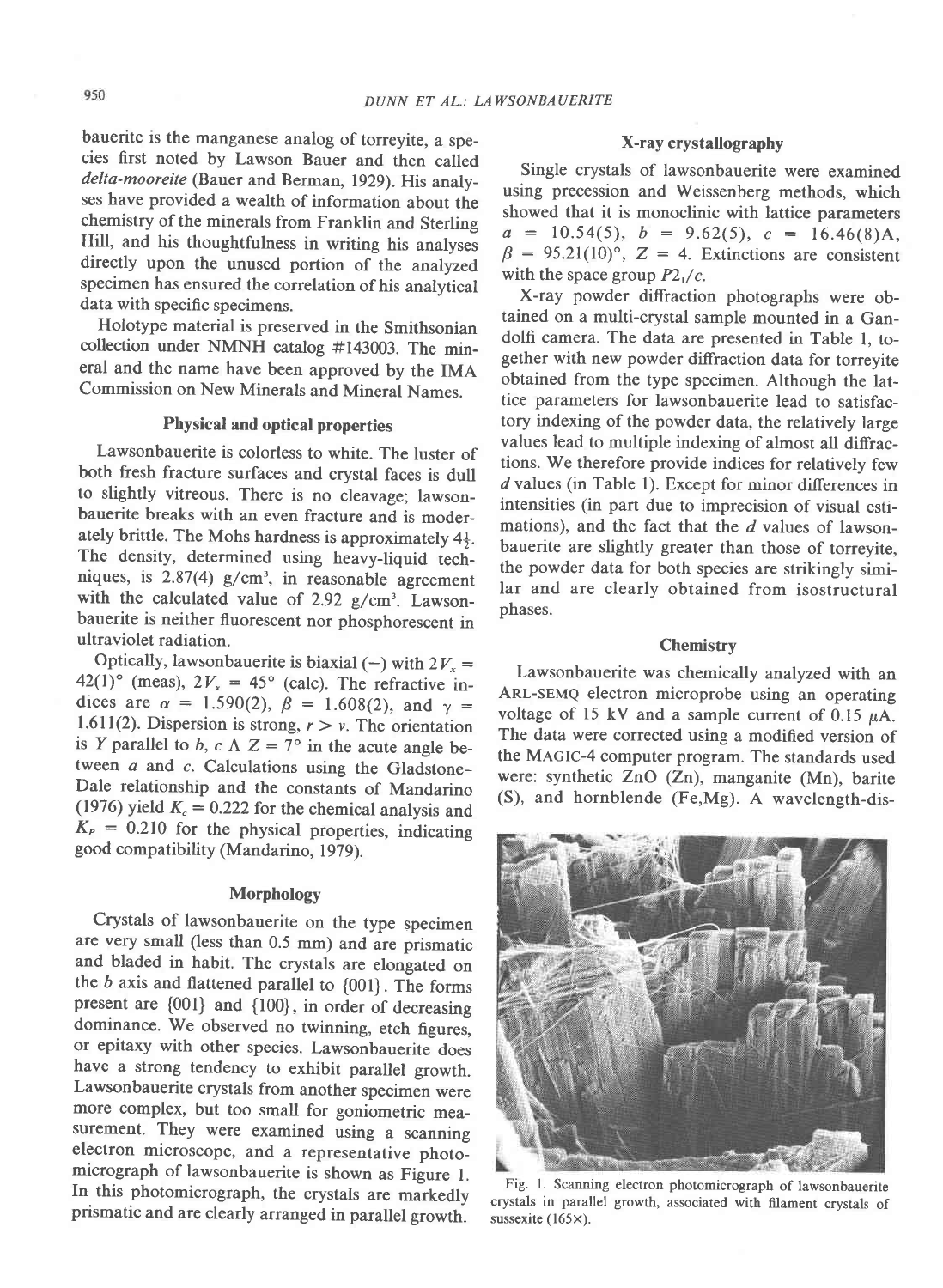Table l. X-ray powder difraction data for lawsonbauerite and torreyite

|                                                                         | Lawsonbauerite                            |                      |                                | Torreyite                                    |                                                    |  |
|-------------------------------------------------------------------------|-------------------------------------------|----------------------|--------------------------------|----------------------------------------------|----------------------------------------------------|--|
| $I/I$ <sub>0</sub>                                                      | d(Obs)                                    | d(Calc)              | hkl                            | $I/I_0$                                      | d(Obs)                                             |  |
| 100<br>10                                                               | 10.5<br>8.2                               | 10.5<br>8.3<br>8.2   | 100<br>011<br>002              | 100<br>10                                    | 10.2<br>8.0                                        |  |
| 5<br>30<br>60                                                           | 7.09<br>6.24<br>5.24                      | 7.09<br>6.24<br>5.25 | 110<br>012<br>200              | 5<br>30<br>50                                | 6.93<br>6.10<br>5.16                               |  |
| 20<br>20                                                                | 4.77<br>4.61                              | 4.75<br>4.62<br>4.61 | 013<br>021<br>$20\overline{2}$ | 10<br>20                                     | 4.69<br>4.52                                       |  |
| 10                                                                      | 4.19                                      | 4.61<br>4.21<br>4.19 | 210<br>113<br>121              | 5                                            | 4.10                                               |  |
| 50                                                                      | 3.90                                      | 3.92<br>3.89         | 122<br>212                     | 40                                           | 3.84                                               |  |
| 20<br>10                                                                | 3.77<br>3.53                              | 3.77<br>3.55<br>3.51 | 014<br>220<br>$22\overline{1}$ | 10<br>20                                     | 3.71<br>3.47                                       |  |
| 30<br>10<br>10                                                          | 3.33<br>3.14<br>2.941                     |                      |                                | 20<br>10<br>5                                | 3.29<br>3.13<br>2.915                              |  |
| 5<br>40                                                                 | 2.828<br>2.772                            |                      |                                | $\overline{a}$<br>40                         | 2.795<br>2.729                                     |  |
| $\overline{c}$<br>$\overline{1}$<br>ı<br>10<br>2                        | 2.711<br>2.645<br>2.579<br>2.516<br>2.466 |                      |                                | 5<br>10<br>2<br>5                            | 2.666<br>2.606<br>2.552<br>2.480                   |  |
| 10                                                                      | 2.402                                     |                      |                                | $\frac{5}{2}$                                | 2.376<br>2.291                                     |  |
| $\mathbf 1$<br>$\mathbf 1$<br>$\overline{\mathbf{c}}$<br>$\overline{1}$ | 2.249<br>2.184<br>2.116<br>2.063          |                      |                                | 5<br>$\overline{1}$<br>$\frac{1}{1}$         | 2.229<br>2.096<br>2.096<br>2.042                   |  |
| $\overline{\mathbf{c}}$<br>5<br>10<br>20                                | 1.813<br>1.780<br>1.742<br>1.712          |                      |                                | $\frac{1}{2}$<br>5<br>5<br>10<br>ī           | 1.855<br>1.798<br>1.764<br>1.735<br>1.697<br>1.622 |  |
| 50                                                                      | 1.587                                     |                      |                                | 5<br>50                                      | 1.587<br>1.566<br>1.533                            |  |
| $\frac{5}{2}$                                                           | 1.510<br>1.415<br>1.383                   |                      |                                | $\begin{array}{c}\n2 \\ 5 \\ 2\n\end{array}$ | 1.501<br>1.401                                     |  |

Powder diffraction data was obtained using a 114.5 nm diameter Gandolfi camera, Si as an internal standard, CuKq X-radiation, Ni filter, visual estimation of intensities and a poly-crystalline sample.

persive microprobe scan indicated the absence of any elements with atomic number greater than nine except those reported herein. A scan by ion microprobe established the absence of any elements with atomic number less than ten, except for abundant hydrogen and oxygen.

The resultant analysis is presented in Table 2, together with Bauer's analysis of torreyite. Water was assigned by difference based on (l) the close crystallochemical relationship between lawsonbauerite and torreyite; (2) the fact that water by difference is very

close to the theoretical value; and (3) the presence of significant hydrogen, as indicated by ion microprobe. Although there was insufficient lawsonbauerite for the direct determination of water, there was adequate type torreyite for simultaneous thermogravimetricevolved gas analysis which yielded 25.9 percent  $H_2O$ , confirming Bauer's determination of 26.39 percent, and, by analogy, our assignation of water by difference in lawsonbauerite. The water in torreyite is partially lost under high vacuum (2 percent loss at 25°C for 2O hours) with the remaining 23.9 percent being evolved in six stages between 50 and 505'C.

Semi-quantitative analysis of the type torreyite (Harvard University #113732) confirms the Mn:Mg ratio given by Bauer and the validity of torreyite as a species. Calculation of cation contents for lawsonbauerite, using the cell parameters and the calculated density, yields:  $Mn_{13.43}Mg_{6.06}Fe_{0.06}Zn_{8.29}S_{3.92}$ , in good agreement with the theoretical composition' The ideal chemical formula of lawsonbauerite is  $(Mn, Mg), Zn_2(SO_4)(OH)_{12} \cdot 4H_2O$ . The fact that zinc approximates to eight atoms per unit cell in both torreyite and lawsonbauerite, and in another semiquantitative analysis not published here, suggests that zinc likely occupies a unique site, relative to that of magnesium and manganese.

# Occurrence and paragenesis

Lawsonbauerite occurs as small, bladed, prismatic crystals intimately intergrown in random arrangement with severely altered fibrous sussexite and pyrochroite. On the type specimen, the crystals are coated with a dull black coating which resembles secondary manganese oxides but yields no diffraction pattern. The coating might have originated from the alteration of lawsonbauerite or the decomposition of the associated pyrochroite. This coating is easily removed by rubbing, thereby exposing the white or colorless lawsonbauerite crystals. Associated species are zincite, calcite, and franklinite. The calcite is intimately mixed with sussexite, and dissolution of the calcite-sussexite admixture leaves a sussexite network similar to that seen on the surface of the specimen. Lawsonbauerite appears to have formed at the same time as sussexite and to have been exposed by the leaching away of the calcite. However, the badly altered nature of the specimen precludes a precise statement on the sequence of formation of these species.

According to Mr. Kolic's careful observations, lawsonbauerite was found in the 1570E stope, about l0 feet below the 1300-foot level of the mine. Several